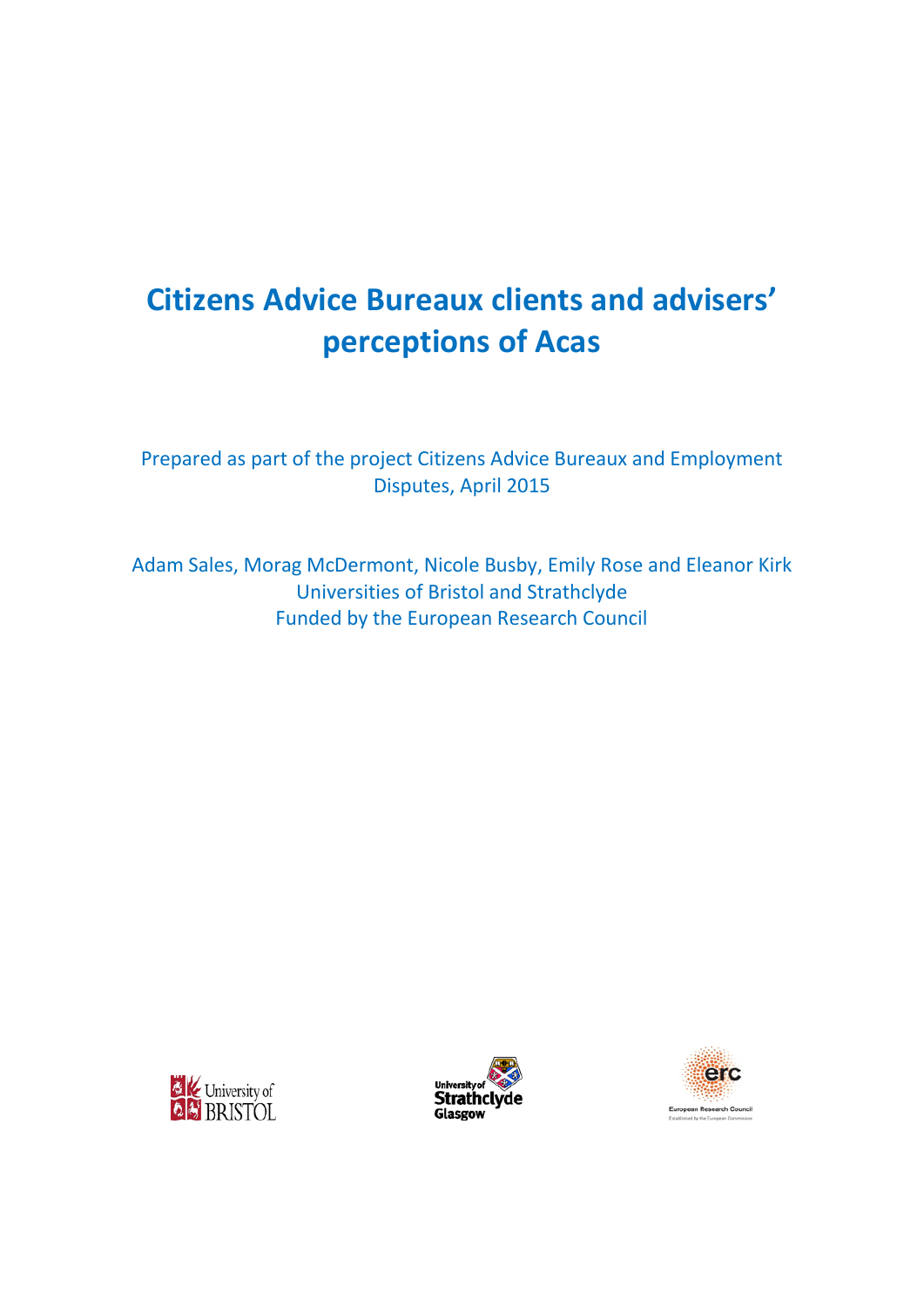# **Contents**

| The Acas website and telephone Helpline are important sources of information5<br>CAB clients can misunderstand Acas' impartial role in the conciliatory process  6 |
|--------------------------------------------------------------------------------------------------------------------------------------------------------------------|
|                                                                                                                                                                    |
| Reaching an effective settlement requires expert knowledge that CAB clients often cannot                                                                           |
|                                                                                                                                                                    |
|                                                                                                                                                                    |
|                                                                                                                                                                    |
|                                                                                                                                                                    |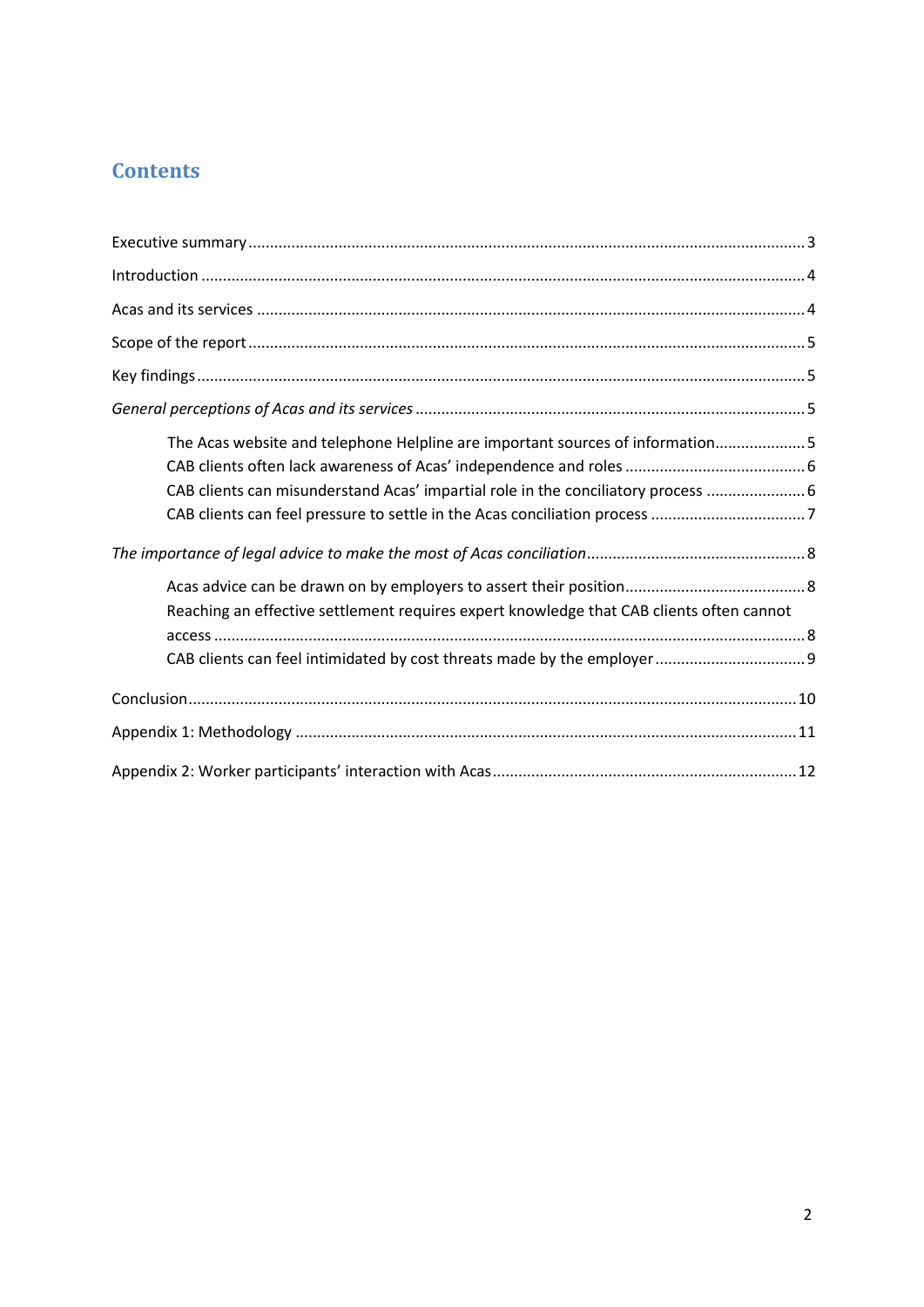### **Executive summary**

#### *Background*

The Advice, Conciliation and Arbitration Service (Acas) provides free and impartial information and advice to employers and workers on all aspects of workplace relations and employment law. It also provides an individual conciliation service aimed at helping both parties to an employment dispute reach a mutually acceptable solution without having to seek recourse to an Employment Tribunal.

This report describes how individuals with workplace disputes who seek advice from Citizens Advice Bureaux (CABx) and the CAB advisers from whom they seek advice experience their interactions with Acas across a range of different services.

The data presented was drawn from six research sites: three CABx in Scotland and three in England. Study participants comprise 134 workers, of whom 67 reported some interaction with Acas, as well as at least one adviser from each CAB bureau.

#### *Key findings*

General perceptions of Acas and its services:

- The Acas website and telephone Helpline are important sources of information to CAB clients. They can empower workers and help them understand and engage with the dispute resolution process.
- CAB clients are often unaware of Acas' independence and its roles.
- CAB clients can misunderstand Acas' impartial role in the conciliatory process. This can lead them to experience Acas conciliators as simply a 'go-between' in interactions between workers and employers or, worse, acting on the employer's side.
- CAB clients and advisers can feel pressure to settle in the Acas conciliation process.

Having independent legal advice is important for CAB clients to make the most of Acas conciliation:

- Acas advice can be drawn on by employers to assert their position. This can deter CAB clients from pursuing their claim or making them feel in a weak position as they participate in Acas conciliation.
- CAB clients can lack the knowledge and skills to effectively reach a settlement through Acas. This is especially the case with respect to an appropriate figure for financial compensation. Many worker participants do not have access to this expertise, particularly where they have little or no legal representation
- **During Acas conciliation workers sometimes feel intimidated by cost threats made by the** employer. These messages from employers are often relayed by Acas conciliators during the conciliation process. Without independent legal advice the worker is not in a position to make an assessment of the reasonableness of the threat.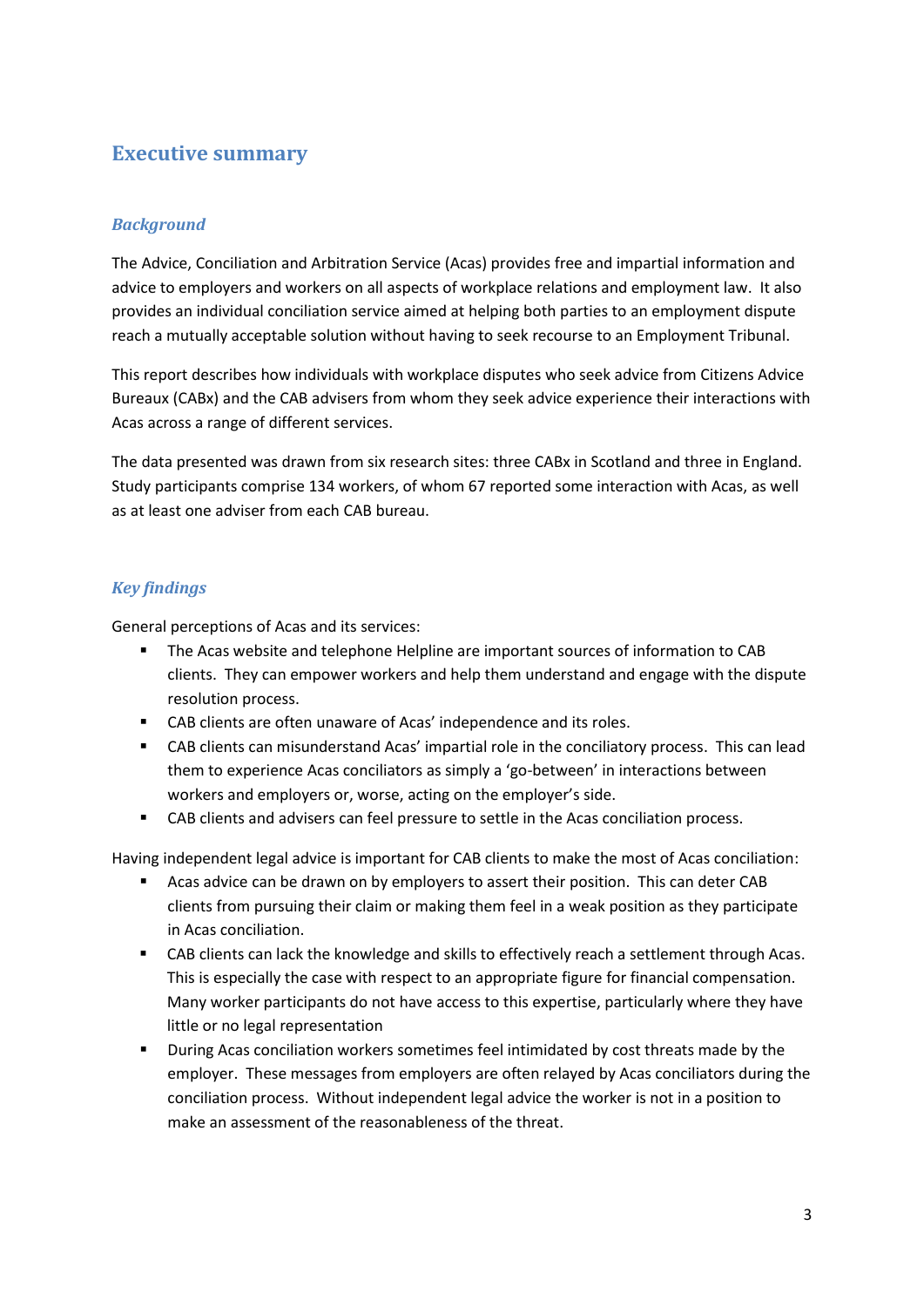### **Introduction**

This report describes how individuals with workplace disputes who seek advice from Citizens Advice Bureaux (CABx) and the CAB advisers from whom they seek advice experience their interactions with the Advice, Conciliation and Arbitration Service (Acas) across a range of different services.

The data that are presented were collected as part of a European Research Council funded project entitled *Citizens Advice Bureaux and Employment Disputes*<sup>1</sup>. The overall aim of this project was to understand workers' experiences as they attempted to resolve problems faced at work, including identifying barriers to justice. Our particular focus was on workers who could not easily afford the services of a solicitor. As such, participants were recruited through CABx who are a key provider of employment advice to this group. We tracked the experiences of workers as they sought to resolve their workplace disputes – from their initial advice session with CABx to the closure (or in some cases abandonment) of the problem<sup>2</sup>. The data collection period ran from July 2011 to December 2014.

This report brings together information from six research sites: three CABx in Scotland and three in England. This comprises data from 134 workers and at least one adviser from each bureau. Of these 134 workers, 67 reported some interaction with Acas, be this directly themselves or via a CAB adviser<sup>3</sup>.

### **Acas and its services**

1

Acas provides free and impartial information and advice to employers and workers on all aspects of workplace relations and employment law<sup>4</sup>. This provision extends to the following:

- Providing employers and employees with 'free impartial expert advice' through its telephone [Helpline](http://www.acas.org.uk/index.aspx?articleid=2042) and [Helpline Online](http://www.acas.org.uk/index.aspx?articleid=4489) services.
- Producing the statutory Code of Practice on Disciplinary and Grievance Procedures (the Code) which 'provides basic practical guidance to employers, employees and their representatives and sets out principles for handling disciplinary and grievance situations in the workplace.' In addition, Acas also provides associated guidance across a range of employment-related topics.
- Providing an [individual conciliation](http://www.acas.org.uk/index.aspx?articleid=4028) service. Since May 2014 it has been mandatory for any individual planning to lodge a claim with the Employment Tribunal to first notify Acas. A notification will trigger the Early Conciliation (EC) scheme which is aimed at 'helping both

 $1$  For more information about the broader project, refer to our interim report: http://www.bristol.ac.uk/media-library/sites/law/migrated/documents/cabxinterim.pdf.<br><sup>2</sup> See Appendix 1 for a description of the methodology.

 $3$  It is possible that more of the workers participating in the study did have interaction with Acas. However, the workers did not mention this in our interactions with them. Details of the type of interaction the 67 participants reported on here did have with Acas are contained in Appendix 2.

 $4$  The information in this section is taken from the Acas website: <http://www.acas.org.uk/index.aspx?articleid=1342>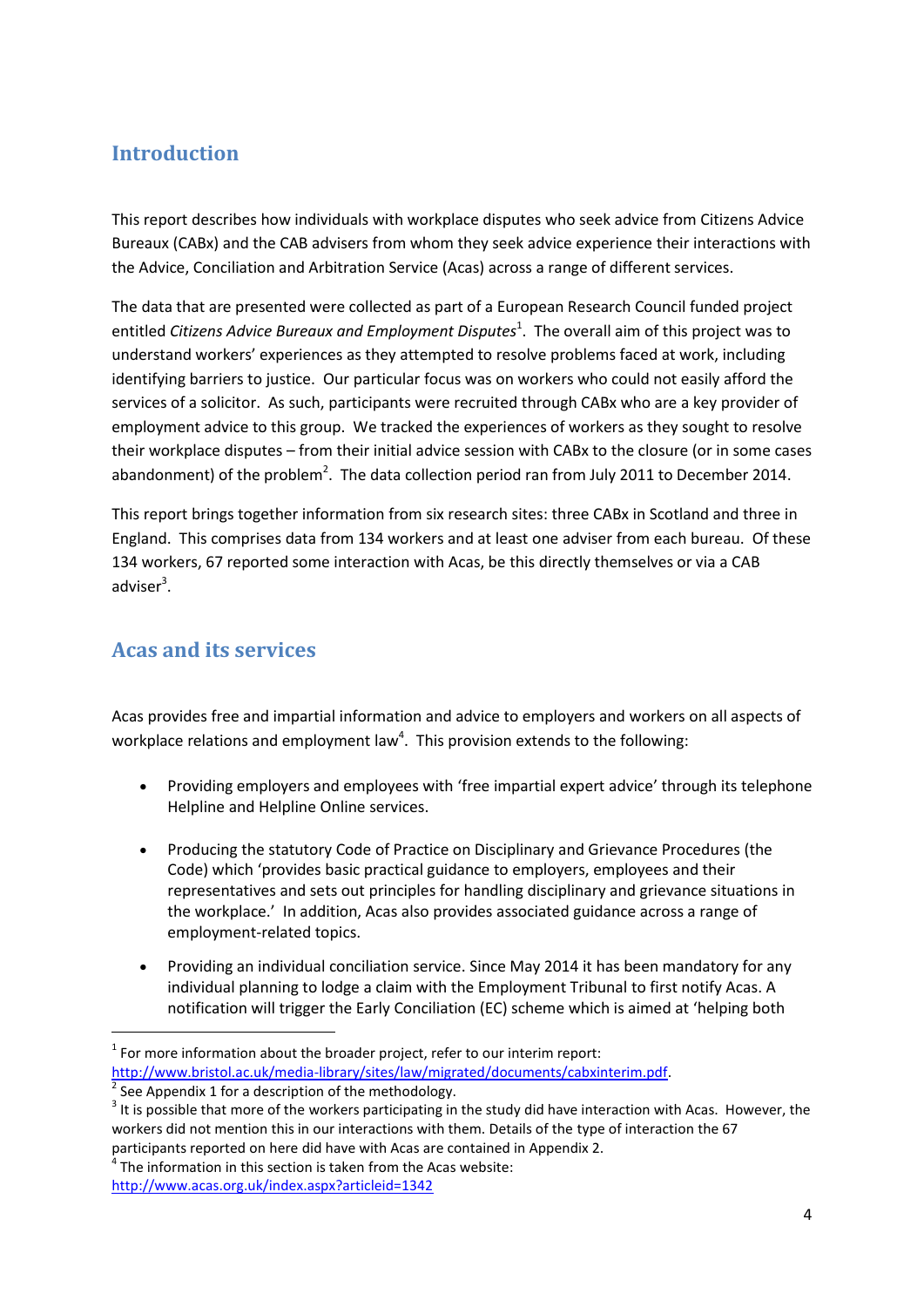sides reach a mutually acceptable solution, which avoids the potential cost, time and stress of the tribunal system'. If no solution is reached through EC, the claim can still go to an Employment Tribunal. Acas will continue to offer conciliation services right up to the hearing date.

### **Scope of the report**

This report presents the views and experiences of CAB clients and the advisers who supported them (volunteers and paid staff including, in some bureaux, solicitors). These perceptions cover the different aspects of study participants' understanding of and interaction with Acas. Key findings are presented under two headings: firstly, general perceptions of Acas and its services and; secondly, the importance of legal advice to make the most of Acas conciliation. Limited information specifically about EC is detailed. This is due to the fact that the majority of our data was collected prior to EC becoming mandatory in May 2014.

Throughout the report, the CAB clients who participated in the study will be referred to as worker participants, while the CAB advisers who participated in the study will be referred to as adviser participants.

### **Key findings**

#### *General perceptions of Acas and its services*

#### **The Acas website and telephone Helpline are important sources of information**

Both the Acas website and telephone Helpline provided a source of information to some of the worker participants. This group generally had positive experiences of these Acas services. The Helpline advisers were viewed as playing a particularly supportive role in worker participants' efforts to understand and engage with dispute procedures. For example, they provided advice on how to submit a grievance letter to an employer. Some of this group of worker participants reported phoning the Helpline advisers on one or two occasions, while others contacted them frequently. Some sought information from Acas only prior to attending the CAB for advice, while others continued interaction with the Acas website and Helpline in combination with the information provided by a CAB adviser.

The website and Helpline also provide important resources for the adviser participants. The adviser participants would signpost clients to the website/Helpline or provide publications by Acas, including the Code and associated guidance, to enable clients to progress the resolution of their problems themselves or if the bureau did not have the capacity to deal with a client's employment problems.

Interacting with Acas was experienced as empowering by some CAB clients. It helped them to understand the steps involved in the employment dispute resolution process and, importantly, the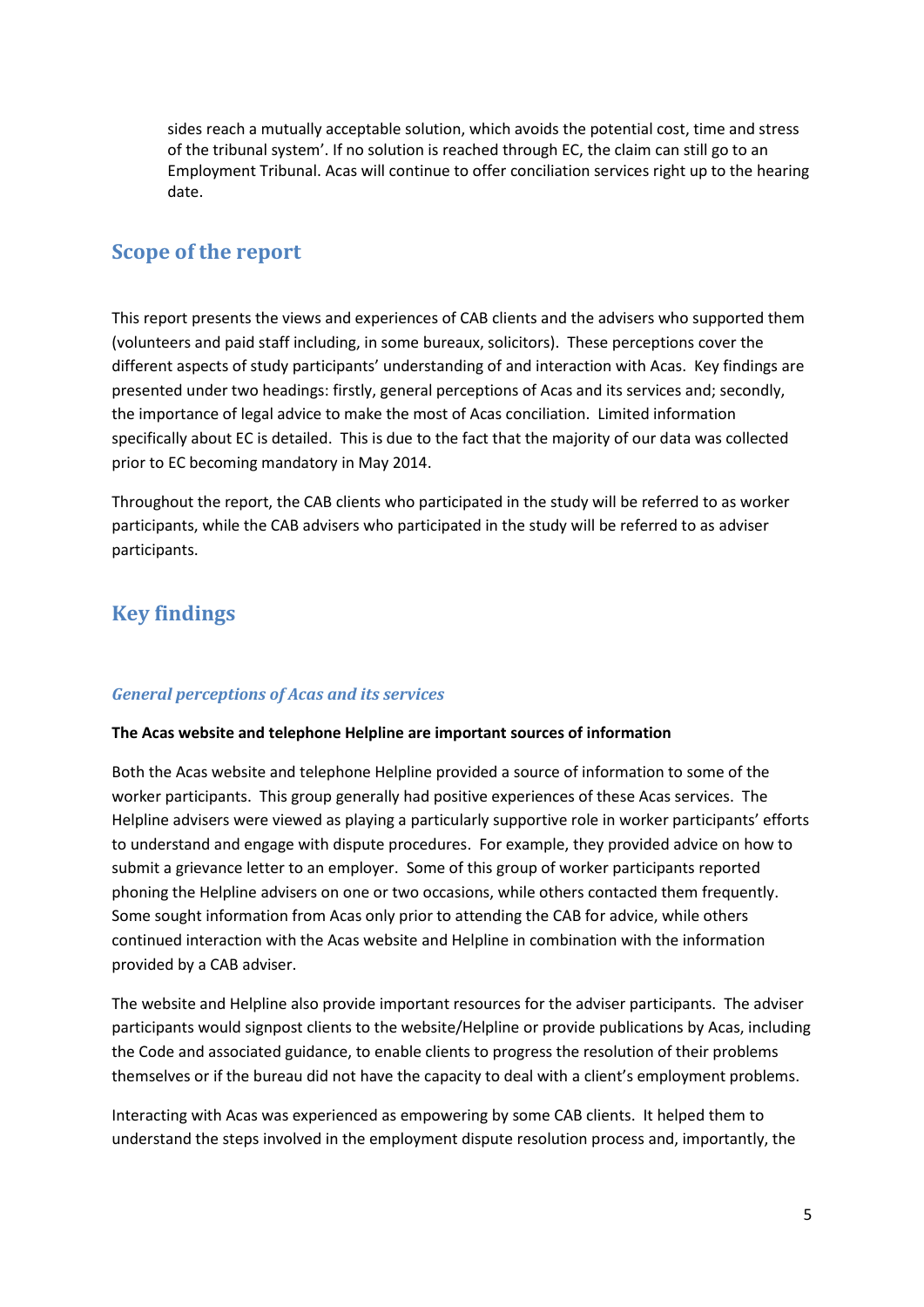language used to describe these steps. This was viewed as critical to worker participants' engagement with the process. Comments from participants included the following:

[On contacting the Acas Helpline before a disciplinary hearing] *I rang them because I didn't want to be going in blind. I wanted to know if [employer] were following guidelines.* [DC004]

[On contacting the Acas Helpline about his employment status after being off work for 5 years with depression] *To find out exactly where I stand with work. Cos me counsellor I was seeing at the time told me, kept telling me, I need to get it sorted one way or the other so I can move on and … either, if I'm not employed by them anymore, look for another job or find out what sort of job I want. But he said you can't do anything until you know where you stand with them like.*  [DC032]

[On contacting the Acas Helpline after being made redundant] *Basically asking whether it [the process] was right, what criteria was used ... I asked [former employer] to see the criteria score cards [used in the decision to determine who should be made redundant].* [DC006]

#### **CAB clients often lack awareness of Acas' independence and roles**

Some worker participants were unclear about the role of Acas and its status as an organisation which is independent from the parties to the dispute. Some worker participants thought that Acas was a type of trade union or advice bureau. Comments from worker participants included:

*I got this letter through. I don't understand it properly. From Acas*. [When asked by the researcher if he knows who they are] *I 'aven't got a clue. All it says 'The Employment Tribunal has sent this copy of the claim to Acas as our' – what's that? 'collectors'?* [AiiC0002]

*… it's a bit like the CAB, I thought. Is it somewhere for your rights, really? Is it like a human rights association or something like that?* [EC008]

*Well all I really knew was they were like a … they were a union or they were like, they would give you advice on employment law and your, your rights like.* [DC032]

#### **CAB clients can misunderstand Acas' impartial role in the conciliatory process**

The Acas website and associated literature explains that Acas takes an impartial role when conciliating and that the advice given by its conciliators is necessarily limited, $5$  However, some worker participants experienced the Acas conciliator's role as merely a go-between who simply

**.** 

 $5$  For example, as detailed in the advice leaflet 'Conciliation Explained', see

[www.acas.org.uk/media/pdf/c/1/Conciliation-Explained-Acas.pdf](http://www.acas.org.uk/media/pdf/c/1/Conciliation-Explained-Acas.pdf), or under the heading 'What will the conciliator do?' on the webpage [www.acas.org.uk/index.aspx?articleid=2011.](http://www.acas.org.uk/index.aspx?articleid=2011) In addition, the Acas Helpline will provide general legal advice and information to individuals involved in the conciliation process, for example, specifying what their rights are and the different options open to them, but cannot give complex advice or tell them what to do. Specific issues related to the case itself are supposed to be referred to the conciliator.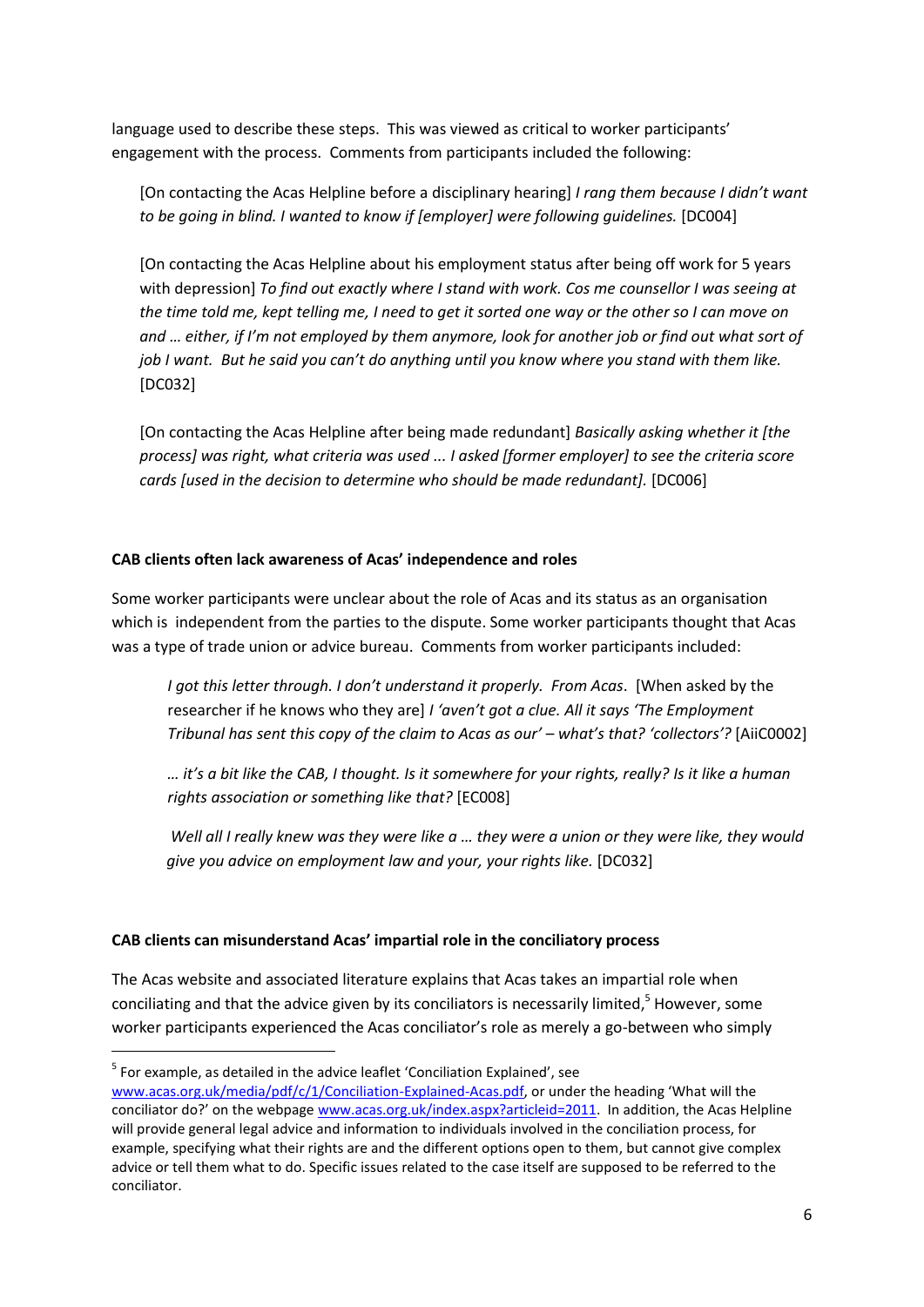relays information between themselves and the (former) employer or even as someone who was not on their side, but rather the (former) employer's side.

This was particularly so when the worker participant did not have any or sufficient legal advice to help them in their dispute or they had used the Acas Helpline and received detailed support on their dispute and then were not able to receive this once engaged in the conciliation process. Although the Helpline can continue to give general advice to those involved in conciliation, to avoid duplication of or conflicting advice, any specific questions regarding the dispute should be addressed to the Acas officer assigned to the case once the conciliation process starts. The officer's impartial role means that such guidance is neutral and cannot take the form of 'advice'. Worker participants in this situation often found it difficult to discern what the conciliator should or could deal with and what they should approach the Acas Helpline or other forms of support about.

*I mean, I built up quite a good relationship with the Acas lady. I know she had to remain impartial, and that's absolutely fine. … At the beginning, I thought, 'oh, they're not helping, … she is taking sides' and I'd ask the odd question and she'd say, 'I can't answer, I've got to remain impartial'. And then I went back on the internet again and was reading about how they all go through with it and even on there it says, they've got to remain impartial to it, they can't take sides and things like that, but no, I think she was really good.* [EC024]

*Well the gentlemen … the Acas conciliator, [name of conciliator], the last time I spoke to him, I mean he does listen to my issues that I have but he can't really help me because he doesn't get involved with the documents or the paperwork. He says that his job is to try and settle out of court. … He doesn't really get involved. He just kind of like puts up with me really. I'll explain what my concern is … But most of the things he can't advise me on ... So no, it's not really much help Acas conciliation. I mean the helpline was excellent before.* [EC009]

#### **CAB clients can feel pressure to settle in the Acas conciliation process**

**.** 

The participants in the pilot phase of this research<sup>6</sup> commonly felt that the focus for Acas was to settle. This view also emerged in the findings reported on here. For example, one worker participant noted:

*I did get the feeling towards the end that she just wanted me to settle it so she could move on. She was getting a bit fed up with it because it had been going on for like two months.*  [DC032]

This view was also observed by one adviser participant. She noted that some of her clients felt they should be satisfied with a financial offer that had been facilitated by Acas but, in practice, the client may have a particular amount in mind or other details contained in a settlement. In essence, the settlement represented to the client more than simply money in the bank. The adviser participant stated:

<sup>6</sup> Busby and McDermont (2012) 'Workers, Marginalised Voices and the Employment Tribunal System: Some Preliminary Findings' Industrial Law Journal 41(2): 166-183.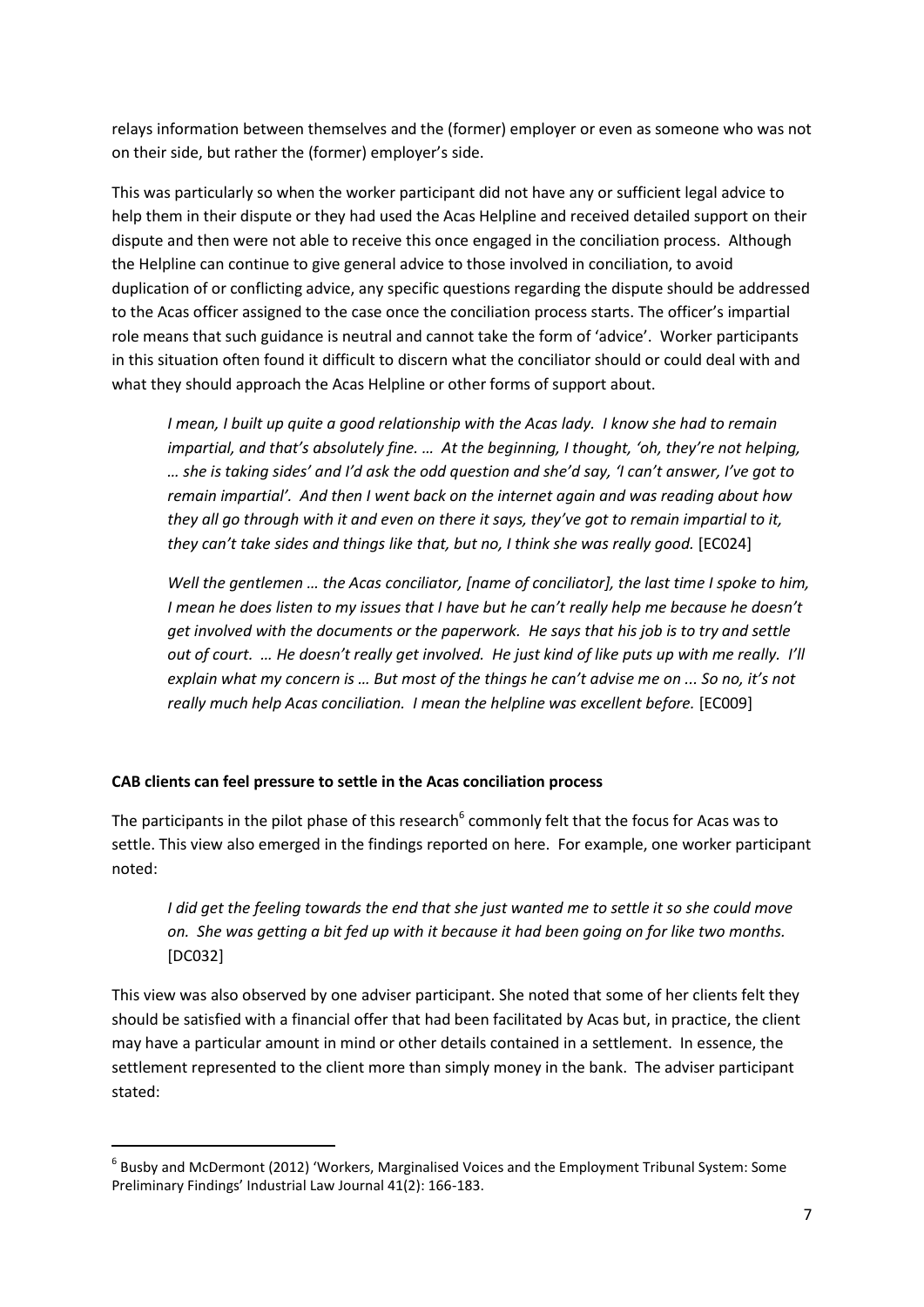*From my point of view, [my experience of Acas has] always been quite positive. But I know a lot of clients come back to me and say that they're sometimes not very helpful or even, as one client recently said, she was quite rude because this client was saying 'no, I don't want that'. It's almost like they expect you to just say, 'yes, I'll settle for that amount of money', and because [the client] said no, [xx] is what she wants, [the Acas conciliator] was quite rude and put her off a bit. I think sometimes [the Acas conciliators'] think, oh, it's just about the money, where it's not necessarily just about the money, is it?* [DSOL01]

#### *The importance of legal advice to make the most of Acas conciliation*

#### **Acas advice can be drawn on by employers to assert their position**

It was not uncommon for the worker participants to be told by their (former) employers that the employer had correctly followed Acas guidance or other advice received from Acas. This had the effect of legitimating the employer's actions and giving weight to the claims they made. The worker participants could find this intimidating, particularly when they did not have independent legal advice through which they could gain an objective and informed opinion.

Employers' use of Acas to legitimise their actions could deter participants from pursuing their claim and thus reach the stage of Acas conciliation. Alternatively, it could make the worker participant feel as though they were in a weak position throughout the Acas conciliation process. Having independent legal advice was an important corrective to this power imbalance.

*[The employer] said that they had been in contact with Acas and they believed that they were in the right. So they were going to just offer me this and that would be it ... So that was pushing me because I don't know if they really did speak to Acas or if they just put that down to get me to drop out. I'm not too sure.* [BiC119]

#### **Reaching an effective settlement requires expert knowledge that CAB clients often cannot access**

Many of the worker participants who engaged in the Acas conciliation process had no concept of the appropriate financial figure they should attempt to seek in a settlement. This was particularly the case for participants who did not have adequate access to legal advice from the CAB or some other avenue.

The wife of one participant, who had assisted her husband in the Acas conciliation process, found it hard to understand what was required in conciliation discussions with Acas:

*So the lady from Acas phoned Monday, saying that [her husband's ex-employer] had been in contact with her and that they're going to look at a settlement on a commercial basis. So I said to her, I said, 'what does a commercial basis mean?' And she said, 'well, it could mean a couple of hundred pounds or a couple of thousand pounds'. So she just said, 'go away, have a*  little think about it and then come back to me'. [Wife of EC022]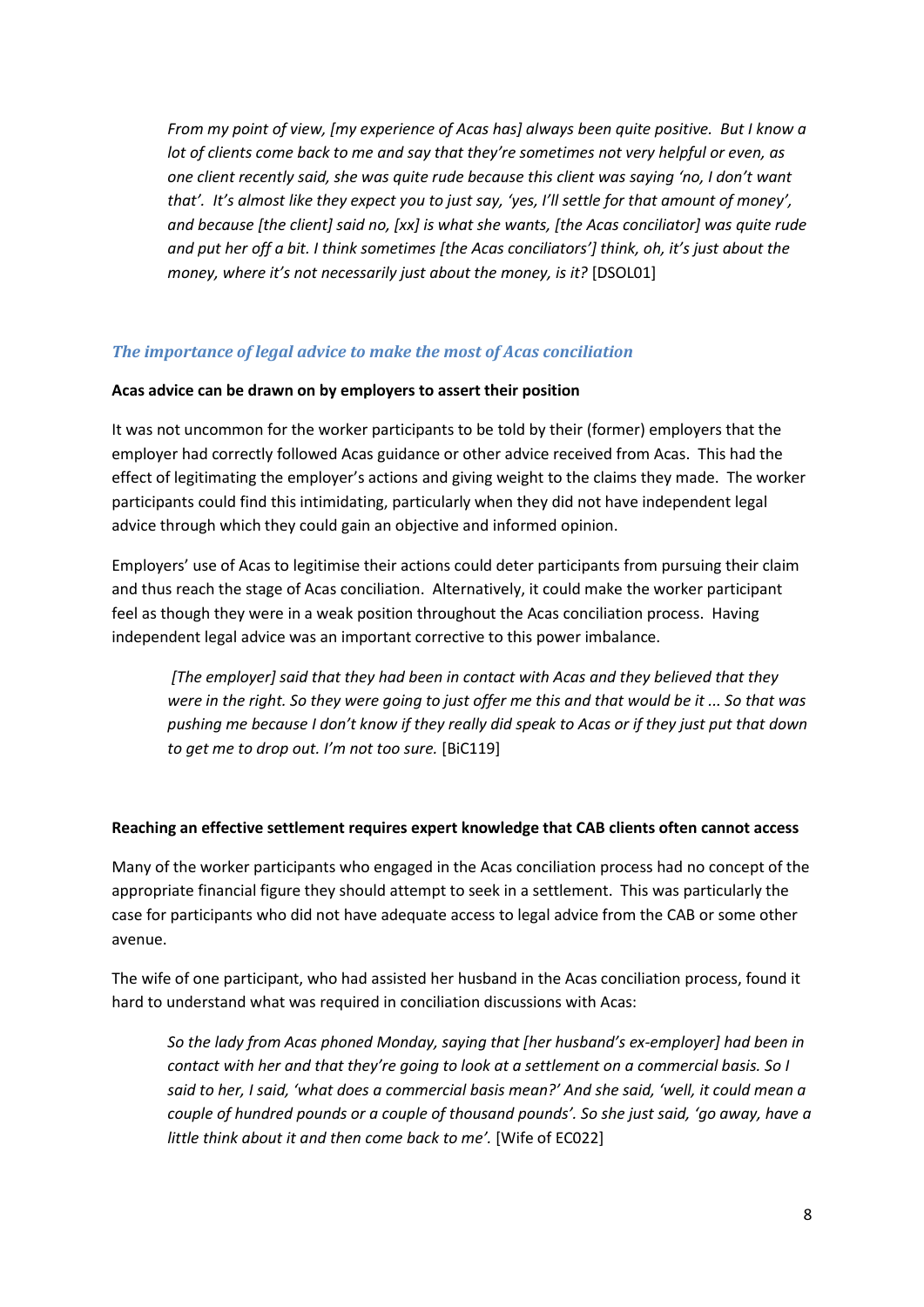The participant's wife subsequently explained that she felt under pressure to provide a proposed figure for settlement but that she did not have the legal knowledge required to calculate this. Without independent legal advice, the participant and his wife were struggling to understand what would be an appropriate financial figure to aim for in the conciliation process.

An adviser participant also commented on the problem. She noted that the issue was broader than simply being able to identifying a suitable financial figure.

*Clients often don't know what they want [from Acas conciliation] or what they could get. And so they're having to approach Acas, 'oh, I've been dismissed'… And Acas, they'll ask them, 'well, what do you want?' And they don't know what they want. So I think if [the worker has] got the information, I think [Acas conciliation] can be useful ... That's the difficulty, if there isn't any legal advice anywhere and they're just approaching Acas—Acas are not there as a representative, Acas just want to settle it.* [DSOL01]

#### **CAB clients can feel intimidated by cost threats made by the employer**

During the Acas conciliation process, some worker participants were on the receiving end of threats from their (former) employer that they would be liable to pay the employer's legal expenses. This information was, on some occasions, passed through the Acas conciliator.

The threat of being liable for the employer's legal costs can hinder a CAB client's effectiveness in the conciliation process because he or she is typically in a weak financial position, having more often than not recently lost their job. If the CAB client does not have access to effective legal advice, the power of such a threat is magnified. This is because he or she is not in a position to make an assessment of how reasonable that threat is. Making such a judgement is not the role of an Acas conciliator. One worker participant described his experience as follows:

*[Ex-employer] came to me through Acas and they asked me what I was looking for. I said a well-worded reference reflecting the 22 years I worked in [ex-employer] without a disciplinary, and I said I'd like a year's compensation, because that's what the court suggested … [The ex-employer] never came back to me and then said I would have to pay the court costs ... I was quite shocked, because I mean I actually I never thought about the court costs. I thought I had the right to take the company to court, because I had been unfairly dismissed … it wasn't something I thought I would be charged for. So I asked [the Acas conciliator] … he said I could be charged the courts costs. [But] only in extreme circumstances, he said. And I asked him if these were extreme circumstances and he said no, and then I said to him, I think they're trying scare me. He said they were using barristers. He didn't say anything when I said they're trying to scare me.*

The above quote suggests that the Acas conciliator did indicate that the employer's cost threats were unlikely to be realised. However, generally, Acas are not able to make judgements on a case or act as a representative might. This was highlighted by one adviser participant when she was asked if she had any clients who threatened with legal costs by their employers: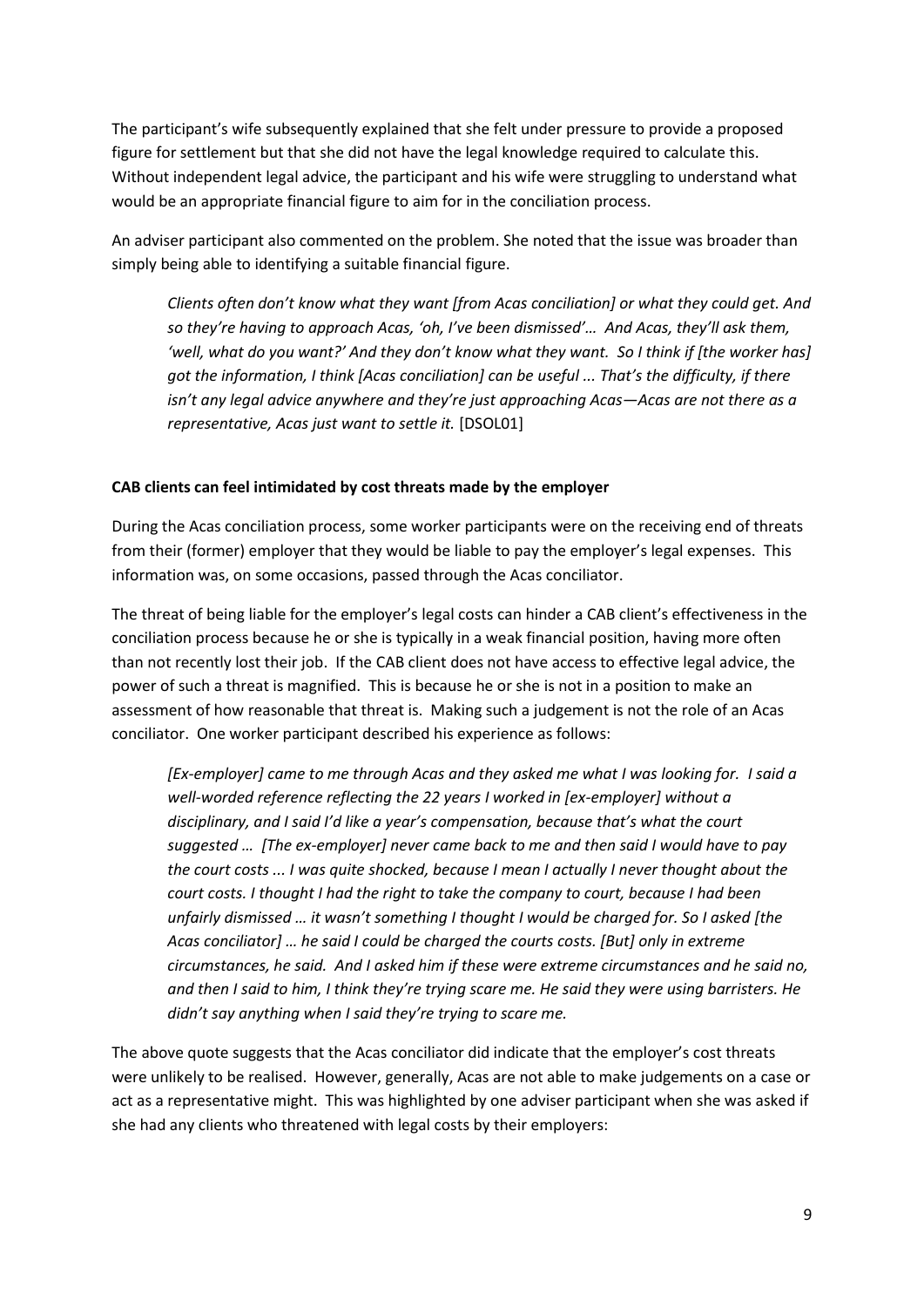*Yes, Acas will pass [the employer's threat of legal costs] on ... They can't give legal advice ... They have to just say 'look, the employer's position is this, this is what they're looking to do, they're willing to offer you this in return for this and if you don't then they're going to ...' I mean I've had that just with [client's] case and they're saying 'well they're considering costs and they're considering this and that ...' And I explained they really don't have any grounds for costs ... This is something that's not new. They've been putting pressure on our client from the very beginning and we've asked for a schedule of their expenses and all that. All Acas can say is, 'well my understanding is they might have', [the Acas conciliator] said 'I understand they might have a limited chance or whatever'* [AiiC012]

The CAB client referred to by the adviser participant was fortunate enough to have the adviser inform them that the threats were unwarranted.

### **Conclusion**

The Acas website and telephone Helpline services are used by CAB clients at various stages during their employment disputes and, for some, in conjunction with advice sought from CAB advisers. These Acas services, especially the telephone Helpline, are very much valued by CAB clients. They can provide a form of support that helps worker participants and develops their understanding of the dispute resolution process in a way that assists them to engage more effectively with the various steps involved.

Some CAB clients do not fully understand what Acas is and the services that it provides. This inhibits their utilising and potentially benefitting from Acas. Further, some CAB clients experience the impartial role of Acas conciliators as the conciliator being on the employer's side. This is particularly the case when the employer has access to legal advice and the CAB client does not, and in situations where the CAB client previously obtained detailed advice from Acas about their dispute but, given that the CAB client is in the conciliation process, are no longer able to receive this service from Acas.

The Acas conciliatory service can provide an often welcomed alternative solution to resolving a workplace dispute. However, CAB clients are best placed to get the most from Acas conciliation if they have access to independent legal advice to help guide them during the process. Having such legal support will assist CAB clients to gain an objective sense of their legal position, have an understanding of what is appropriate to seek in a settlement, in particular guidance on the financial aspect of this, and provide advice on the reasonableness of any threats made by an employer regarding worker liability for legal costs.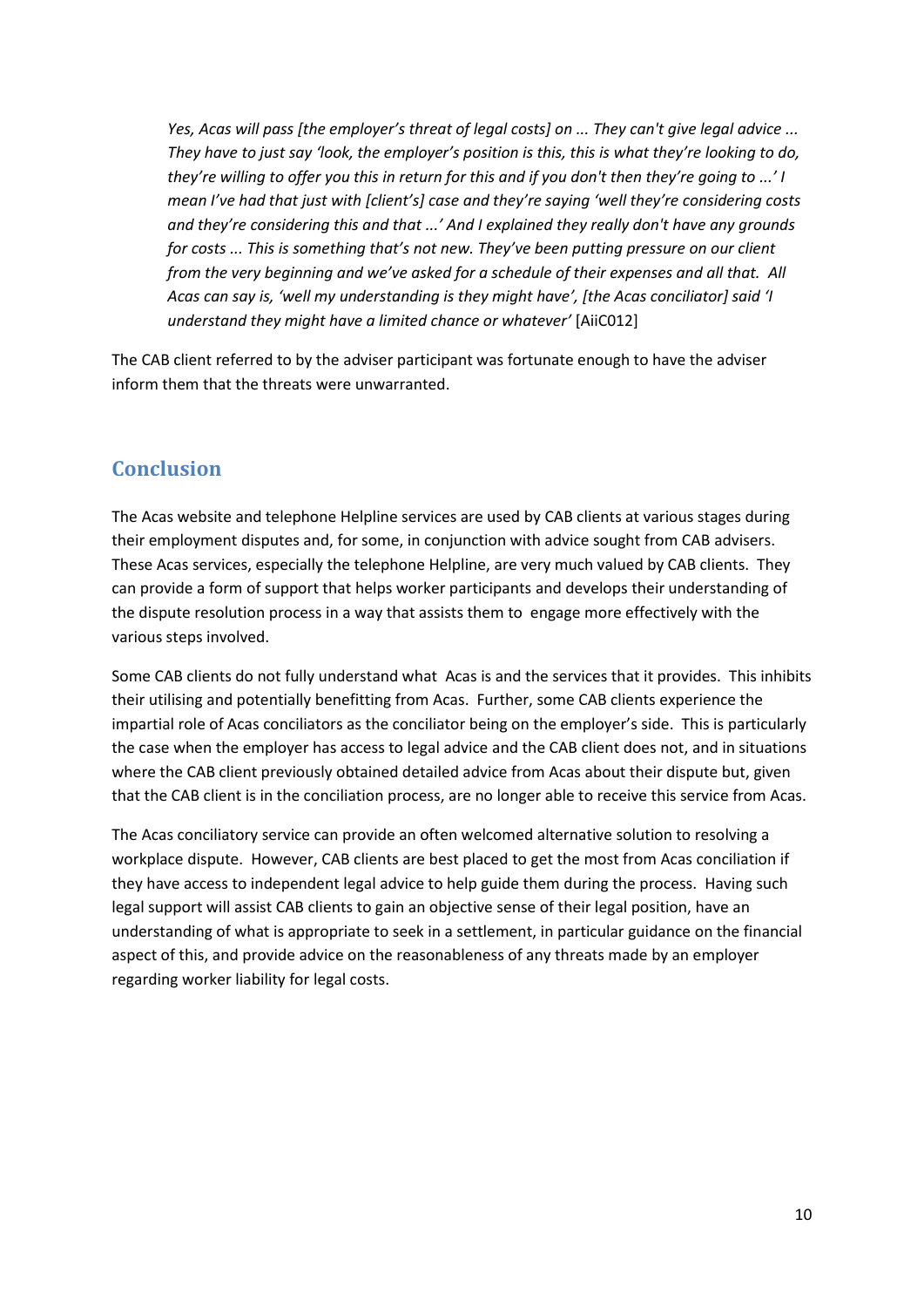# **Appendix 1: Methodology**

Data collection for the project *Citizens Advice Bureaux and Employment Disputes* ran from July 2011 to December 2014. The methodology involved 'tracking' CAB clients from their initial contact with bureaux through the process of their working their way through their employment dispute. Information has been collected from 134 CAB clients from 6 bureaux throughout England and Scotland. Twenty-six additional CAB clients were recruited from a bureau in Northern Ireland. However, given that Acas does not operate in Northern Ireland, information collected about these study participants are not reported here.

Data sources included observation of CAB adviser and client interviews, engaging in ongoing interaction with CAB clients as they work through their disputes, observation of Employment Tribunal hearings, and interviewing CAB advisers and managers.